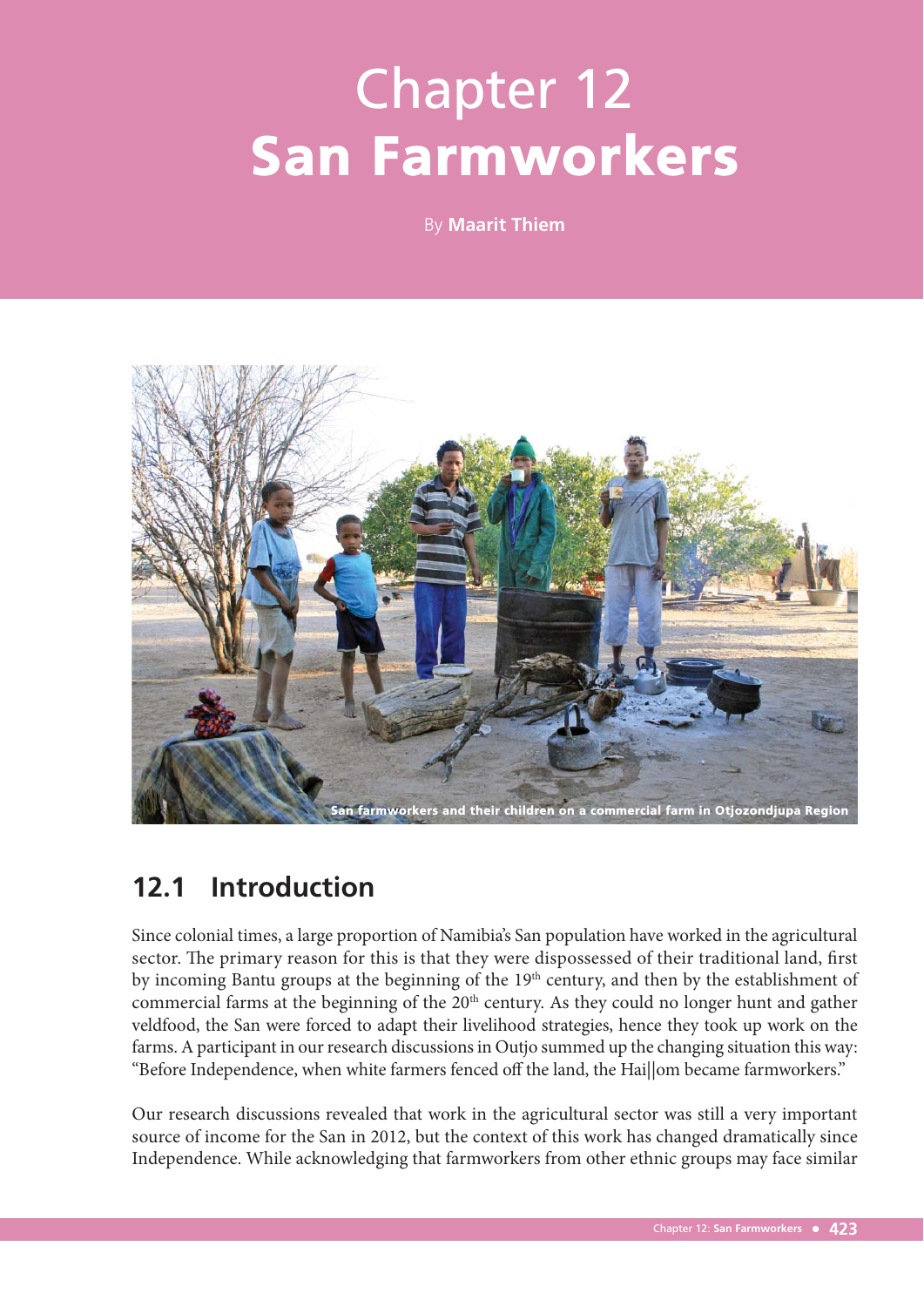problems today, the situation of the San is uniquely informed by their history; their being forced to work as cheap labourers on farms; their lack of alternative income opportunities; and the high levels of discrimination that San farmworkers face. In this chapter we look at San farmworkers' present living and working conditions and how they have changed since Independence. Our analyses are based on data drawn from our own research as well as surveys such as the national censuses, other academic sources and news articles.<sup>1</sup>

The data extrapolated from our own research derives from discussions that we convened for this study in four regions: Otjozondjupa, Omaheke, Kunene and Oshikoto Regions. The research team visited one commercial farm in Otjozondjupa where we interviewed San farmworkers as well as the owners of the applicable farm. Visits to additional farms to gather more in-depth data on San farmworkers' living conditions were not possible simply because gaining access to farmworkers is very challenging and time consuming.<sup>2</sup> Due to this constraint, the team decided to rely on the data gathered in the above-mentioned four regions as well as existing literature. To complement this data, interviews were held in Windhoek with personnel of the Namibia Agricultural Union (NAU), the Namibian National Farmers Union (NNFU) and the Labour Resource and Research Institute  $(LaRRI).<sup>3</sup>$ 

In the next section of this chapter we provide background information on the history of farming in Namibia and the labour laws and minimum wage agreements introduced after Independence in 1990. Thereafter we consider the impacts of these laws on San farmworkers, examine their living and working conditions, briefly discuss the matter of access to land, and draw some conclusions.

# **12.2 Background on farming in Namibia**

Given Namibia's aridity and unpredictable rainfall, commercial farming is a challenging endeavour in this country. Before Independence, the state provided loans, subsidies and other forms of support to commercial farmers to help them to counteract the difficulties encountered. In addition to this financial support, cheap generational labour contributed substantially to the economic viability of the commercial farms, and existing laws gave the farmers far-reaching rights and powers over workers on their land (Suzman 2001b: 12). The Masters and Servants Proclamation of 1920, for example, allowed the farmers to exact penalties for "withholding effort, desertion and unauthorised absence from work", which were all deemed to constitute crimes (Gordon and Douglas 2000: 140). Due to the geographical isolation of many farms and an inadequate police presence, they could develop

<sup>1</sup> Various authors have written about San farmworkers, focusing predominantly on those in Omaheke Region. Some of these authors analysed different aspects of the livelihoods of San farmworkers: their general working conditions (Suzman 1995); indigenous identity among them (Averill 2010 and Sylvain 2002 and 2003); relationships between the farmworkers and the farmers employing them (Averill 2010; Sylvain 2001); gender aspects (Sylvain 1999); and the impact of alcohol consumption on social relations (Sylvain 2006). Other authors, e.g. Devereux et al. (1996) and Karamata (2006), dealt more generally with the living and working conditions of farmworkers in Namibia.<br><sup>2</sup> Both Averill and Sylvain describe the difficulties and the lengthy process involved in gaining access to the

Both Averill and Sylvain describe the difficulties and the lengthy process involved in gaining access to farms on which San work (Averill 2010: 21; Sylvain 2006: 134). The farm owner must grant permission for access to the farm before any interview can take place, thus a relationship of trust between the researcher and the farm owner is a prerequisite. For this study, making contact with farmworkers on communal farms proved extremely difficult as the research team could not build on existing contacts and networks to establish this trust.

<sup>3</sup> The NAU, established in 1951, spearheads organised agriculture in Namibia. It represents the country's commercial farmers, and has established itself well as their mouthpiece and mediator. The NNFU is a national federation of regional farmers' unions, established in 1992 to serve as a mouthpiece for communal and emerging farmers. The Namibia Farm Workers Union (NAFWU), established in 1994, represents the country's farmworkers. This union was dysfunctional at the time of our field research, thus an interview was not possible.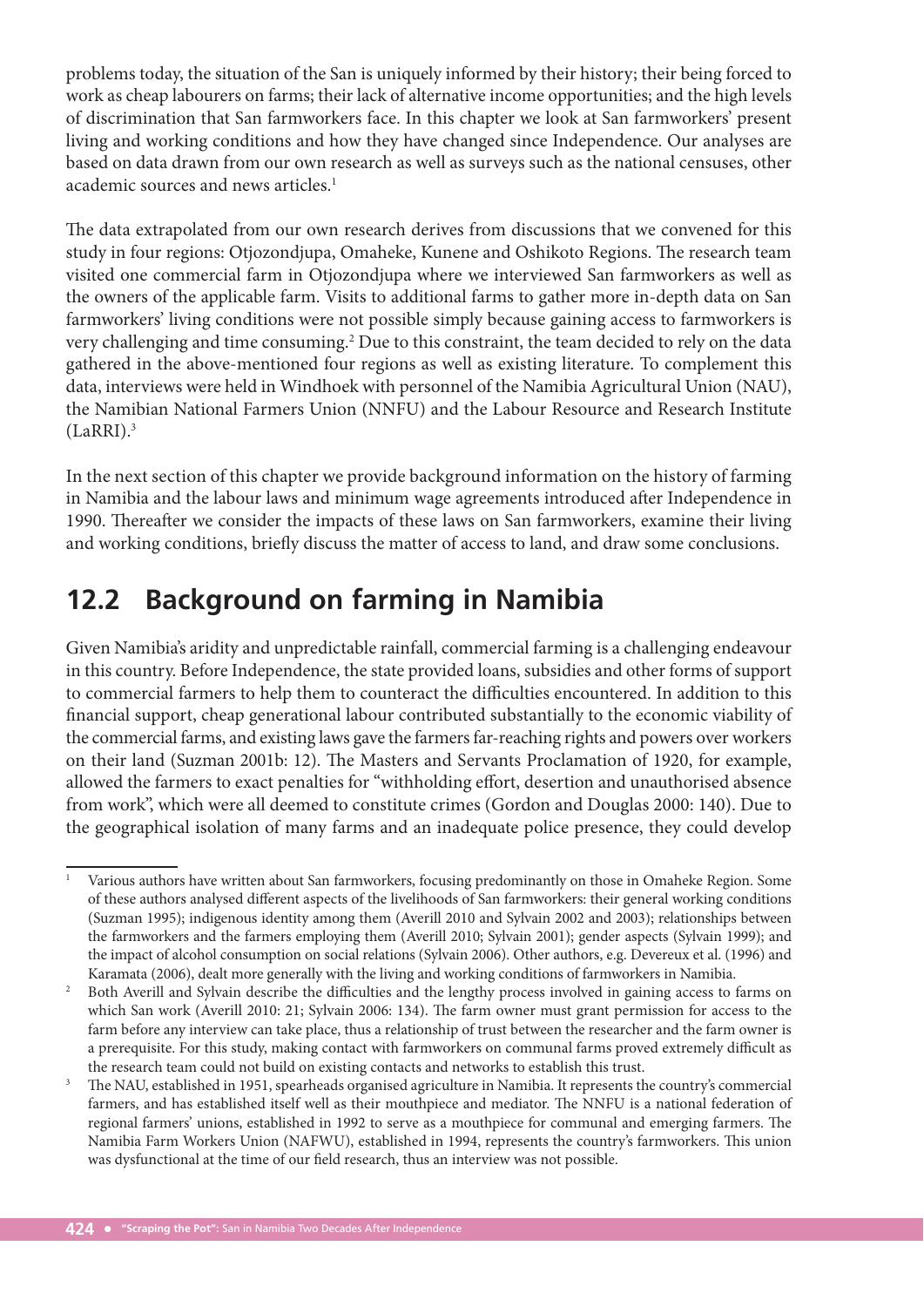

relatively independently as "total institutions" with minimal state interference (Du Toit 1992, cited in Suzman 1995: 12). Furthermore, the Trespass Ordinance 3 of 1962 prohibited unauthorised access to farms, thereby hindering the political organisation of the farmworkers. All told, "Workers in the agricultural sector have … always constituted a marginal and vulnerable section of the labour force." (Devereux et al. 1996: 1)

Today the agricultural sector is a significant contributor to the country's economy and a key means of survival for many Namibians, providing a livelihood to 27.4% of the Namibian labour force (Namibia Statistics Agency (NSA) 2013: 9). The 2008 Namibia Labour Force Survey found that the agricultural sector accommodated the highest number of workers who had never attended school (52.1%), followed by the highest number of workers who had attended primary school only (27.0%) (Ministry of Labour and Social Welfare (MLSW) 2008: 58).<sup>4</sup> These figures indicate that the agricultural sector is the most important in the country in terms of providing work for people with no education or a very low level of education.

In November 1992, the Namibian Parliament passed the Labour Act 6 of 1992.<sup>5</sup> This Act gave farmworkers the same rights as other workers had, for the first time, and it also defined additional rights for farmworkers, such as the right to adequate housing, the right to cultivate land and keep livestock under certain circumstances, and the right to protection against exploitation through farm shops (Devereux et al. 1996: 9). Nevertheless, a study conducted four years later found that, "The situation of farmworkers has not changed much since the Labour Act of 1992 was passed, as farmers still continue to exploit them." (Devereux et al. 1996: 1)

Unlike the 2008 survey report, the Namibia Labour Force Survey 2012 Report (NSA 2013b) does not provide a breakdown of the levels of education of the farm labour force specifically.

<sup>5</sup> The Labour Act 11 of 2007 repeals both the Labour Act 6 of 1992 and the Labour Act 15 of 2004, which was brought into force only partially.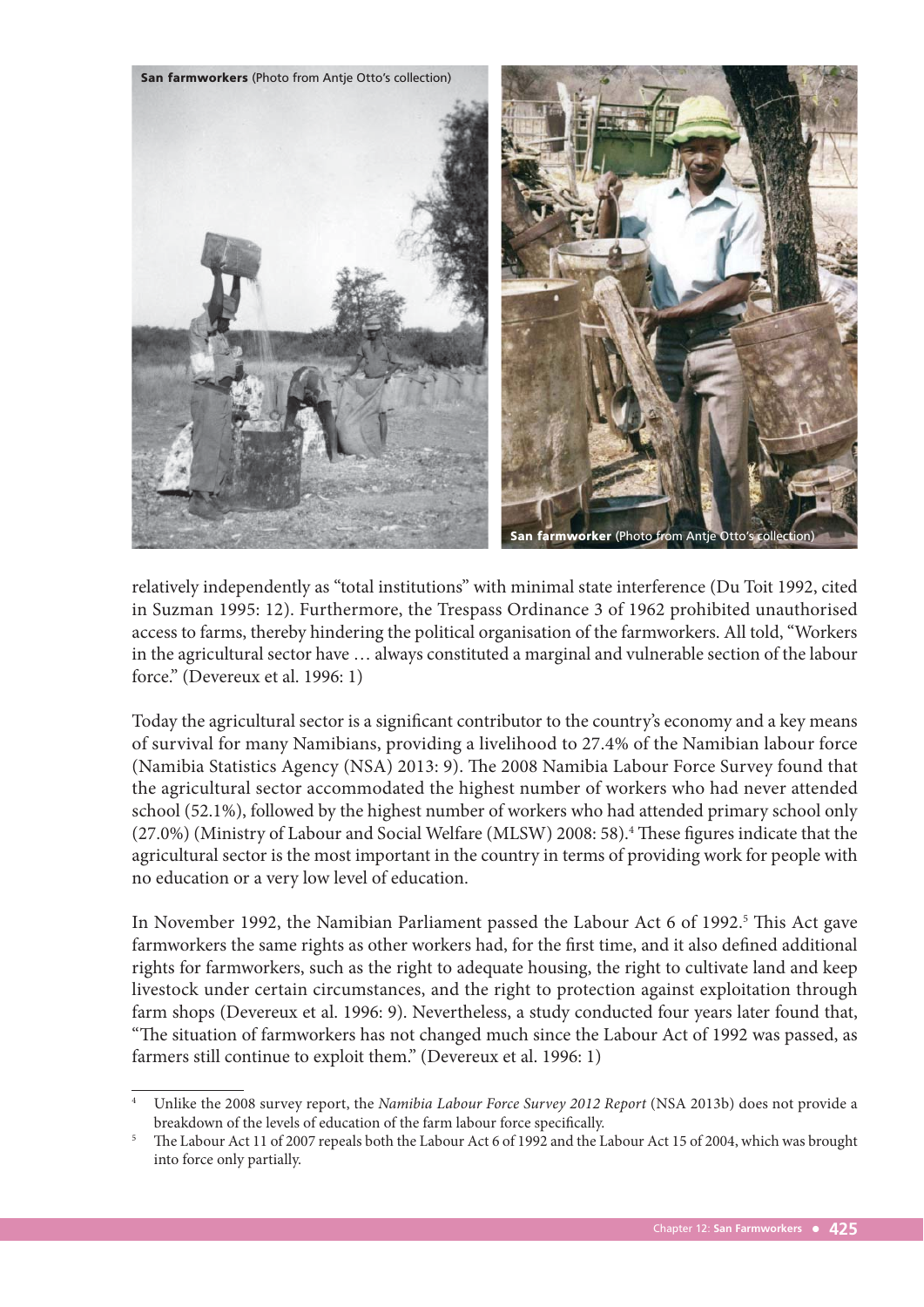The first minimum wage for farmworkers was introduced in 2003, following an agreement between agricultural employers and the Namibia Farm Workers Union (NAFWU). The minimum wage was set at N\$2,20 per hour (amounting to N\$429 per month for a 45-hour working week). In addition to this cash wage, employers had to provide food and accommodation. In December 2009 the minimum wage was raised to N\$2,87 per hour (amounting to N\$560 per month), and workers were further entitled to "food or rations … which value should not exceed the equivalent of 35% of the employee's basic wage" or "... an additional allowance of at least N\$300.00 per month". Karamata reported in 2006 that only 14.4% of all farmworkers in the country knew of the minimum wage, and only half of those who knew of it also knew the amount to which they were entitled (Karamata 2006: 31) – and it is likely that the number of San who knew was even lower due to their high level of illiteracy. Karamata further indicated that only 54.8% of all farm owners countrywide had implemented the minimum wage by that time. However, the situation varied greatly between farm categories: whereas almost all owners of commercial farms had implemented the minimum wage, only 14% of communal farmers had done so (Karamata 2006: 31). Over the years, most communal farmers and emerging commercial farm owners have complained that it is impossible for them to implement the minimum wage due to their low levels of income. In February 2010, NAFWU launched a wage campaign because a large number of farm owners had not complied with the new regulations (The Namibian, Jana-Mari Smith, 8 February 2010). The NNFU Executive Director revealed in our interview with him for this study that most of the communal farmers still found it difficult to adhere to the minimum wage agreement, and that some communal farmers still did not know about this agreement.

#### **Box 12.1:** Life history of a former San farmworker from Otjinene, Omaheke Region

Jan was born on a commercial farm at Epukiro  $RC^4$  in 1956. He grew up on the farm, and worked there as a farm boy looking after the calves. At that time he was paid N\$6 per month. When the farmer died, another farmer bought the farm, and in 1964 this new owner forced Jan's family – which included seven children - to move out. The family went to Otjinene<sup>b</sup> where Jan started to work at farms in the area owned by Herero farmers, mainly fixing farm fences. The first of these farm owners "was not a good man" - reportedly he insulted and beat his workers regularly. "This was during the South West Africa time, before our independence. As you know people were beaten." Consequently Jan left that farm. One of the other farmers for whom he worked did not pay his salary: "I only worked for him for a year and he paid me nothing for that whole time, only eating food, so I left." He moved to another farm where he worked for six years. Here he looked after the cattle and goats, and was also responsible for milking the animals. He was paid N\$30 per month, but was not given any food rations; instead he ate with the farmer's family. Then he and the farmer had misunderstandings about money: "He did not want to pay me and he just wanted me to work without pay." Hence Jan started doing piecework such as building camps and kraals at different farms. He said that his life is not going well and he always has to wait for piecework: "If there is no piecework then I have nothing. Now we get some food from the government, but it is not enough."

<sup>&</sup>lt;sup>a</sup> "RC" stands for Roman Catholic. The settlement of Epukiro (120 km north-east of Gobabis), was established in 1902 when the Roman Catholic Church bought the 30 000 ha farm Epukiro, which today comprises a cluster of small settlements, at the centre of which is the Catholic mission station. Epukiro RC refers to the original settlement area. (http://en.wikipedia.org/ wiki/Epukiro)

b Otjinene is a village located ±160 km north of Gobabis. The village is surrounded by communal land on which there are many other villages and many communal farms.

<sup>6</sup> Ministry of Labour and Social Welfare (2007), "Declaration of Extension of Collective Agreement: Agricultural Industry: Labour Act, 2007" (Government Notice, Government Gazette No. 4390, 14 December 2009).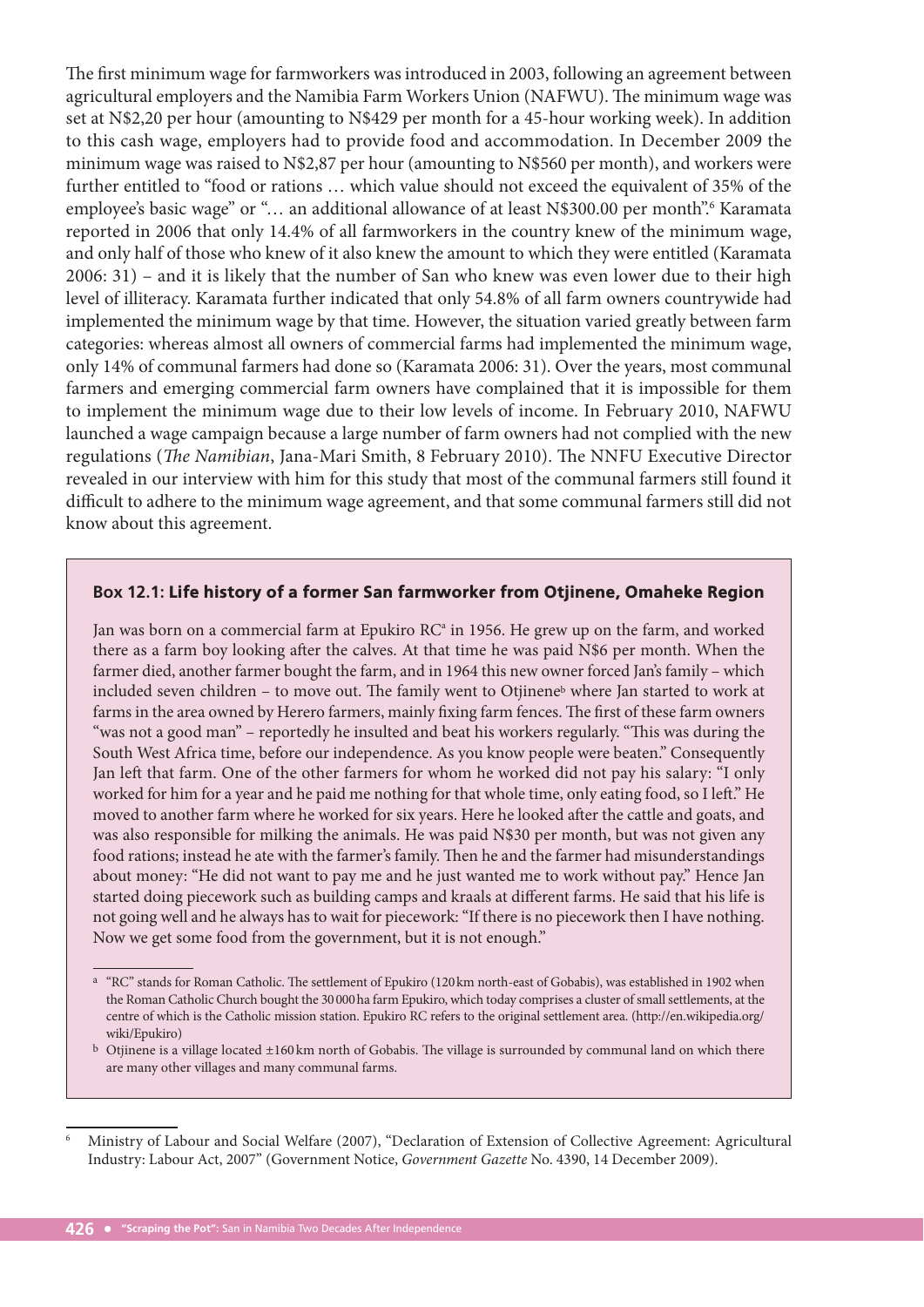## **12.3 Impacts of the introduction of labour laws and the minimum wage agreement on San farmworkers**

Suzman reported in 2001 that nearly half of all San in Namibia were generational farmworkers or family members of farmworkers (Suzman 2001b).<sup>7</sup> However, after the introduction of the Labour Act in 1992, farmers started to retrench their workers, and the introduction of the minimum wage in 2003 exacerbated this situation. There are no recent statistics on San farmworkers, but our analyses of the existing literature and the information obtained in our interviews for this study suggest that the retrenchments must have had a disproportionate effect on San farmworkers since farm owners had always tended to dismiss them first when jobs were cut. Thus the number of San employed as farmworkers has probably declined considerably since Suzman's report. The Chief Executive Officer of the Gobabis Town Council indicated in our interview that San farmworkers face a higher risk of being dismissed – on both commercial and communal farms: "Most farms are now owned by us. And if I move in, I rather have somebody from my own family working there. Your former boss left, he sold the farm so you can see what you do. This is also something that pushes people out of the farm." Many of the former San farmworkers were pushed onto the fringes of periurban areas around towns such as Outjo, Grootfontein and Gobabis, or into larger settlements or communal areas, or into the corridors between commercial farms. Towns like Gobabis and Outjo have subsequently struggled to cope with the high influx of homeless and jobless people.

**"After Independence the wages were improved and the farmer could not afford to have a lot of workers on the farm, and they chased away the San people. Before Independence even the young San boys could make some income by opening gates for the farmer when he was visiting the camp posts, and at the end of the month he would buy him clothes and also give him money."**

– Discussion participant in Epako (informal settlement in Gobabis)

Besides precipitating a reduction in the number of farmworkers, the new labour laws also formalised the relationship between the farm owners and their workers for the first time. Before these laws came into force, farmers generally regarded themselves as their workers' parent or baas (Afrikaans for 'boss'),<sup>8</sup> thus they conceived their role as one that involved a responsibility for educating, training and assisting their workers financially and otherwise, but also a responsibility for disciplining and punishing them (Suzman 1999: 57). Later, many farmers reduced their financial and material support to levels that simply met the minimum requirements. The NNFU Executive Director explained in our interview that the introduction of the minimum wage negatively influenced the social relationship between the farmers and their labourers, specifically on communal farms:

"We need to treat the minimum wage policy very carefully because many communal farmers say that if they give them the minimum wages, why should they go an extra mile to give them better food and other social assistance. Before the introduction of the minimum wage limit, farmers considered the workers as part of their households. They would also go an extra mile to meet their social needs even if they could not pay them the salary in terms of money. You would find a worker getting clothes, food, bits of money and accommodation. This culture is fading away with the introduction of the minimum wage policy."

<sup>7</sup> This finding was probably based on the 1999 census counts. It is likely that the real percentage was far lower since farmers had retrenched considerable numbers of their workers since Independence (see discussion further on). 8

<sup>&</sup>lt;sup>8</sup> This relationship has been described in the literature as the "baasskap principle" (see for example Silvain 2001) – literal translation 'boss-ship', i.e. 'domination', based on the principle that 'the white man must always be boss'.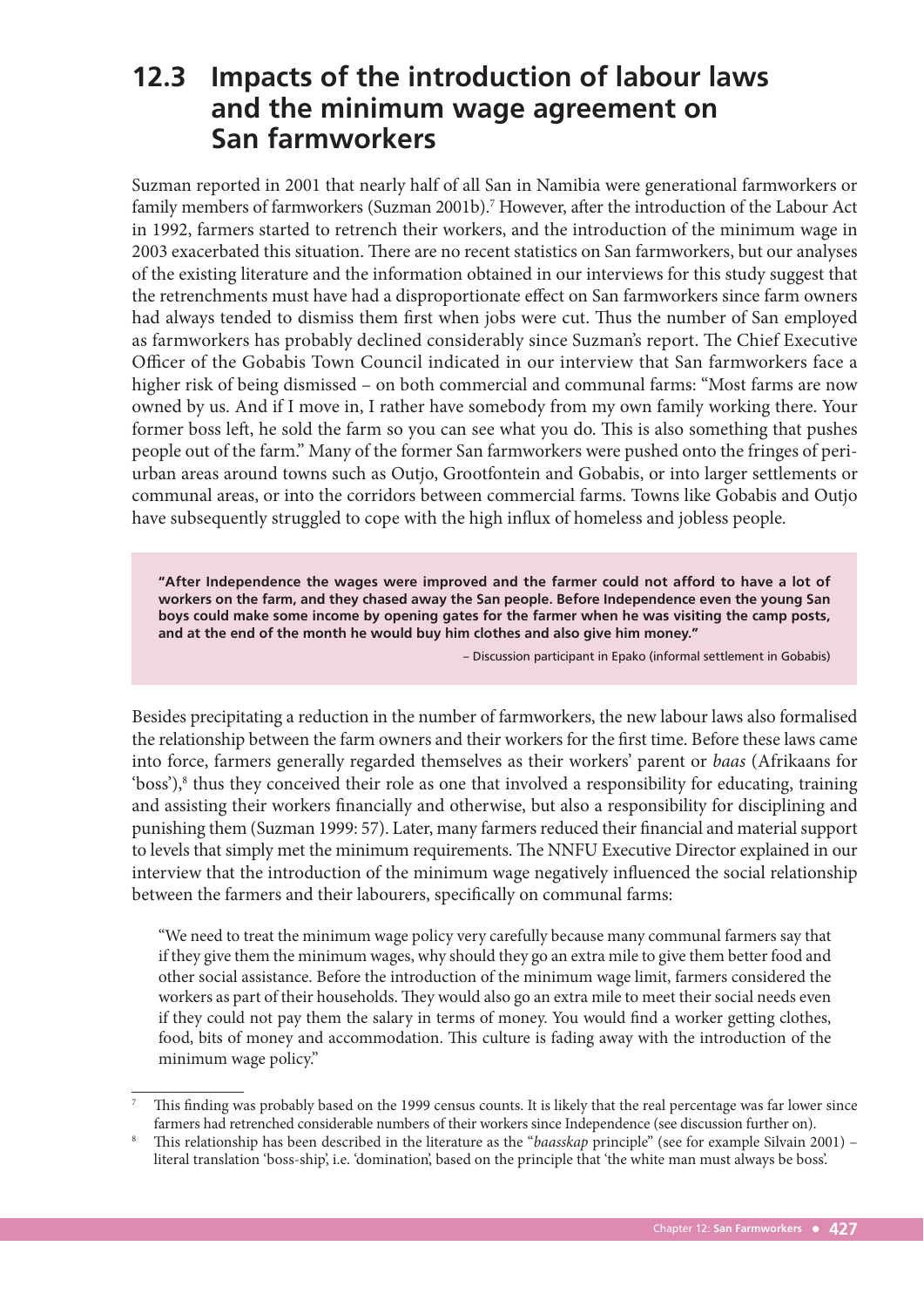San farmworkers – undoubtedly along with those from other ethnic groups – still face rights abuses by farm owners despite the laws in place. San participants in our research discussions mentioned non-payment of wages,<sup>9</sup> unpaid annual leave, unpaid overtime work, deductions for sick leave, and farmers 'hiring' out workers to neighbouring farms without additional payment – abuses also reported by Averill (2010: 29, 31-37). In addition, some farmers failed to register their San employees with the Social Security Commission (SSC), which is in conflict with the labour law provision that all Namibian employees are entitled to SSC benefits (New Era, Surihe Gaomas, 4 July 2007). Reportedly this failure has been pervasive in Omaheke: "The exploitation of the minority San is prevalent in the Omaheke region, where hundreds of them are employed as farmworkers without being registered with the Social Security Commission (SSC)." (New Era, Staff Reporter, 10 March 2006)<sup>10</sup>

San, from the outset of their history as farmworkers, have had difficulties in accessing information about the labour laws, hence their knowledge of their rights remains sketchy today. The Director of the Labour Resource and Research Institute (LaRRI) pointed out that NAFWU had allegedly neglected to educate farmworkers about their rights. The farms' remoteness, and the high illiteracy rates among farmworkers, make it difficult to implement measures to ensure farmworkers' awareness and comprehension of the laws governing the agricultural sector. Conversely, farm owners access legislation easily, and their higher levels of education and knowledge of administrative procedures place them in a much more powerful position than their workers (Averill 2010: 45).

All told, the introduction of the Labour Act 6 of 1992 and the first minimum wage agreement in 2003 brought mixed results for the farmworkers generally and for San farmworkers in particular. Wages and living and working conditions were improved on some farms, and physical coercion was prohibited, but the increased wage bill forced farmers to reduce their labour force in a way that had a disproportionate effect on San farmworkers.

San farmworkers tended to refrain from reporting rights abuses for three reasons essentially: the long distances to towns where complaints can be registered; the requirement of completing formal documentation; and the rumours about discrimination and bad treatment of San. San participants in our research discussions also alleged that farm owners bribed labour officers. Not only do these factors hinder the San in exercising the rights that the labour laws give them, but they also speak to a deep mistrust in the system and its players – which further constrains the San from approaching the labour inspectors. Ethnic affiliations and the associated skewed access to information play a major role in this apparent mistrust.11 A discussion participant in Tsintsabis, Oshikoto Region, even questioned whether some ethnic groups were exempted from adhering to the labour laws.

**"The problem with the labour law is that if you didn't agree on terms with the farmer and you left and then went to the labour inspector, the farmer would tell his neighbour not to employ you – he would say you are a thief or difficult. Word would travel so you wouldn't be able to get employment. Then you would come to Outjo and you would need to find an open space for your corrugated iron shack."** 

– Discussion participant in Outjo, Kunene Region

<sup>9</sup> Averill notes that the Omaheke Labour Inspector stated in an interview that non-payment of wages was the most common complaint received from farmworkers (Averill 2010: 29). Dieckmann also reported on this issue (Dieckmann

<sup>2007</sup>b: 284-285).  $\frac{2007b:284-285}{b}$ . The lack of an ID for registration might be one reason that so many San farmworkers are not registered for social

security cover.<br><sup>11</sup> Further complicating the situation is that there are only 56 labour inspectors for all sectors in Namibia (according to the Director of LaRRI), which affects the inspectors' ability to control the implementation of legislation on the farms adequately.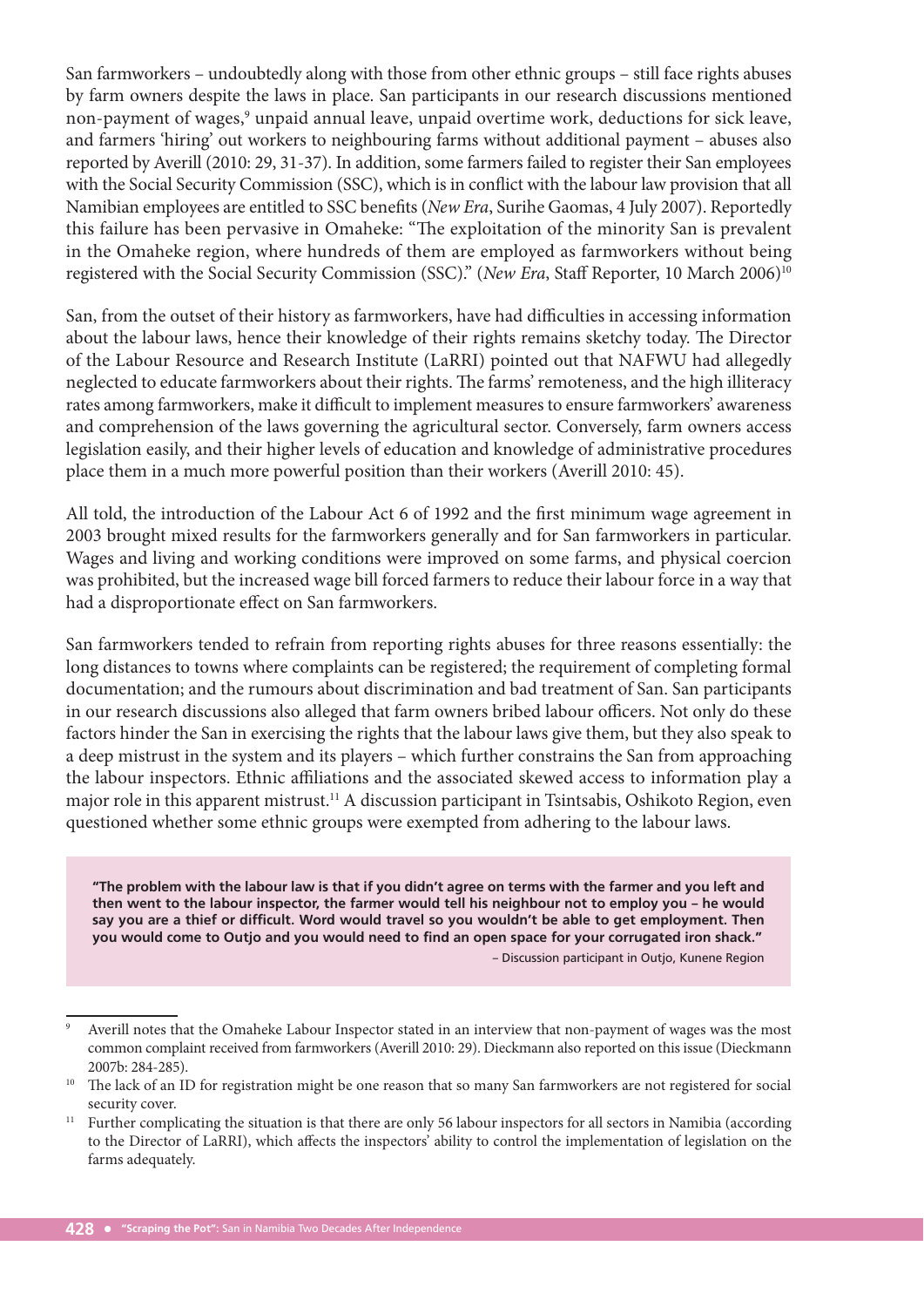

## **12.4 Living and working conditions of San farmworkers**

Many San farmworkers in Namibia are the second, third or even fourth generation of farmworkers in their family, who learned their skills growing up on the farms where their parents and grandparents worked.<sup>12</sup> Their duties generally include erecting fences, herding cattle and small stock, welding, gardening and repairing vehicles. Averill reported that most of her interviewees had ties to the farms on which they worked: they were either born or raised on the farm, or had relatives working there (Averill 2010: 27). Other San farmworkers have been more mobile; some have worked on as many as 10 farms (Sylvain 2002: 1077). Since the outset of the San's history of working on farms, a certain level of itinerancy has prevailed as a coping strategy to counteract insecure working conditions. However, as employment became scarcer on commercial farms, and with the living and working conditions on communal farms proving insufficient to support livelihoods, many San exhibited an increasing degree of mobility as they moved about in search of better employment opportunities or assistance from family members. They usually visited farms where relatives worked, and asked for positions there, but sometimes they received only shelter and food from their kin before moving on, because farmers discouraged extended stays by relatives on the farms – thus usually farmworkers' relatives could stay for only a couple of days before they had to leave. A discussion participant in Epako (informal settlement in Gobabis) said, "Farmers do not allow people to go back and visit their relatives; they tell us [the San] that it is not place for us to come and relax." Some farmworkers live in the corridors between farms.<sup>13</sup>

<sup>&</sup>lt;sup>12</sup> These could be white-owned commercial farms, Affirmative Action Loan Scheme (AALS) farms or communal-area farms.

See also Sylvain 2002: 1078.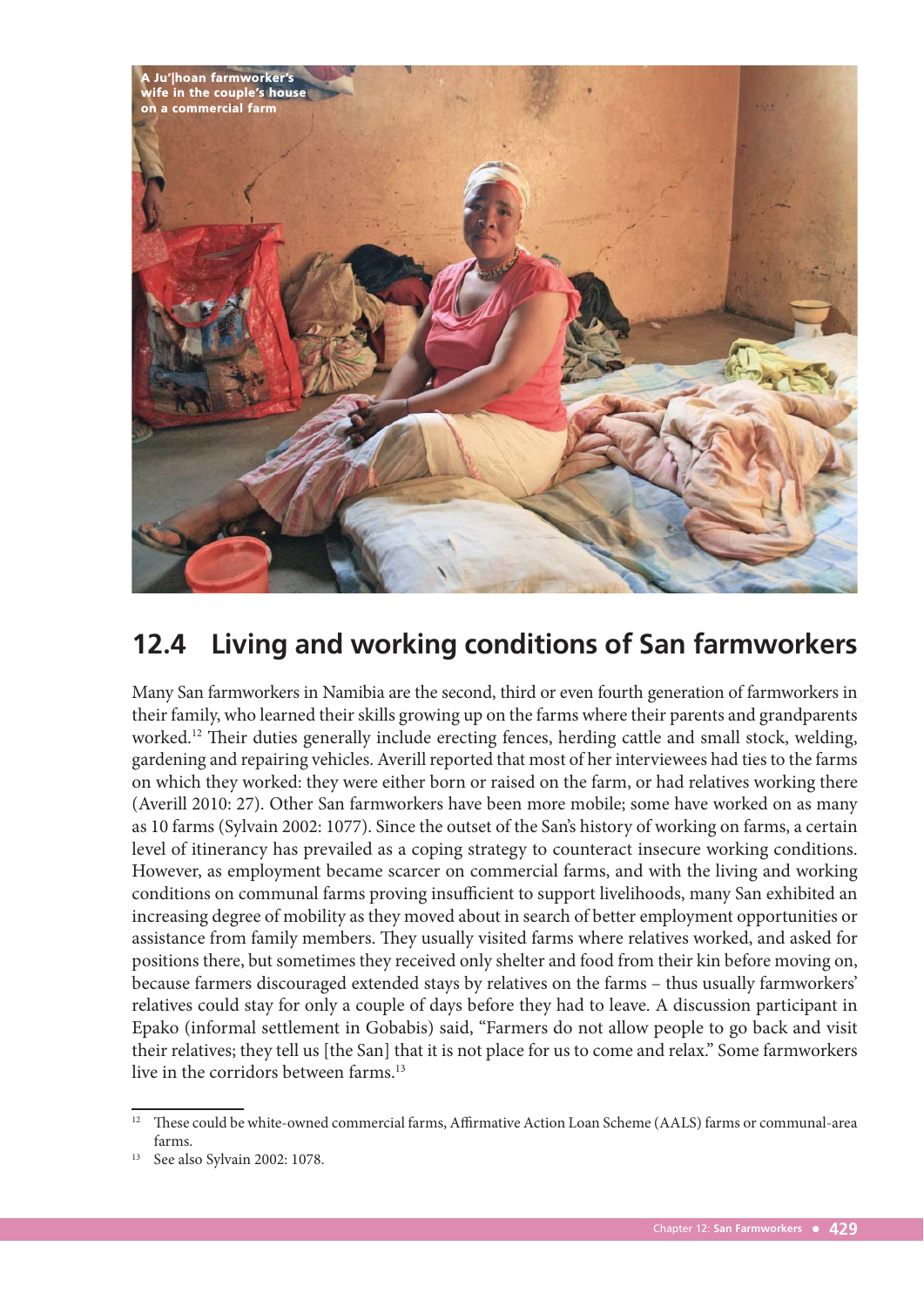Living and working conditions for farmworkers are not homogenous but vary considerably across regions and according to the different farm categories (established commercial farms, emerging commercial farms and communal farms). The general picture that emerged from our research is as follows:

- Established commercial farmers offered the best housing conditions and the highest wages.
- Emerging commercial farmers offered somewhat lower wages and less-favourable material conditions than those offered on established commercial farms.
- $\bullet$  Communal farmers offered the lowest wages and the least-favourable material conditions.<sup>14</sup>

The Special Advisor to the Omaheke Regional Governor confirmed in an interview that the living and working conditions are far more difficult for San farmworkers on communal farms than on commercial farms, given that communal farmers have far less in the way of financial capital.

The farm categorisation of farm owners outlined above was discussed at all of the sites visited for the research on San farmworkers, and all discussion participants agreed that the commercial farmers offered the best living and working conditions.

**"Commercial workers may also treat San workers badly. There are differences among farmers. But generally the commercial farmers are better than communal farmers."**  – Special Advisor to the Omaheke Regional Governor **"Black commercial farmers treat us worse than white farmers. Once a black farmer buys a farm, he dismisses all Hai||om employers and brings in his own people."** – Discussion participant in Outjo, Kunene Region

With regard to wages, the data compiled from the discussions suggests that San farmworkers generally still earn less than those from other ethnic groups. There are no recent figures available on differences in wage levels by ethnic group. However, in 1995 the Farmworkers Project of the Legal Assistance Centre collected data on the differences in wages according to ethnic group, and this data showed that the incomes of the San farmworkers were far lower than those of any other ethnic group (Katjiuanjo et al. 1997).

With the introduction of the minimum wage in 2003, this situation should have changed, but our research brought to light a number of individual cases of San farmworkers being paid less than their non-San colleagues. There are various reasons for San earning lower wages than others, but their high dependency on farm employment (due to a lack of alternatives) combined with a lack of knowledge of the relevant laws and their rights as farmworkers, place the San in an extremely weak bargaining position.15 For example, the NNFU Executive Director reported that San farmworkers

Karamata reports further on disparities in wage levels within the commercial farming areas. The wage ranges for farmworkers were lowest in Omaheke Region and Grootfontein District, and highest in Khomas Region and the Khomas Hochfeld. Karamata attributes the differences across the regions and the similarities within a single region to the fact that farmers influence one another as regards the payments and working/living conditions that they offer to their employees, and also to the fact that "the close proximity of Grootfontein and Gobabis to communal areas contributes to a high supply of farm labour to commercial farms as opposed to Khomas where farm labourers are scarce" (Karamata 2006: 27). Participants in our discussions did not refer to wage differences between regions

<sup>–</sup> probably because they move from place to place within a single region and rarely move to a new region. Devereux, Katjiuanjo and Van Rooy found that 92% of the San interviewed had not negotiated their terms of employment, with the result that they were paid less and received fewer benefits than the non-San farmworkers (Devereux et al. 1996: 76).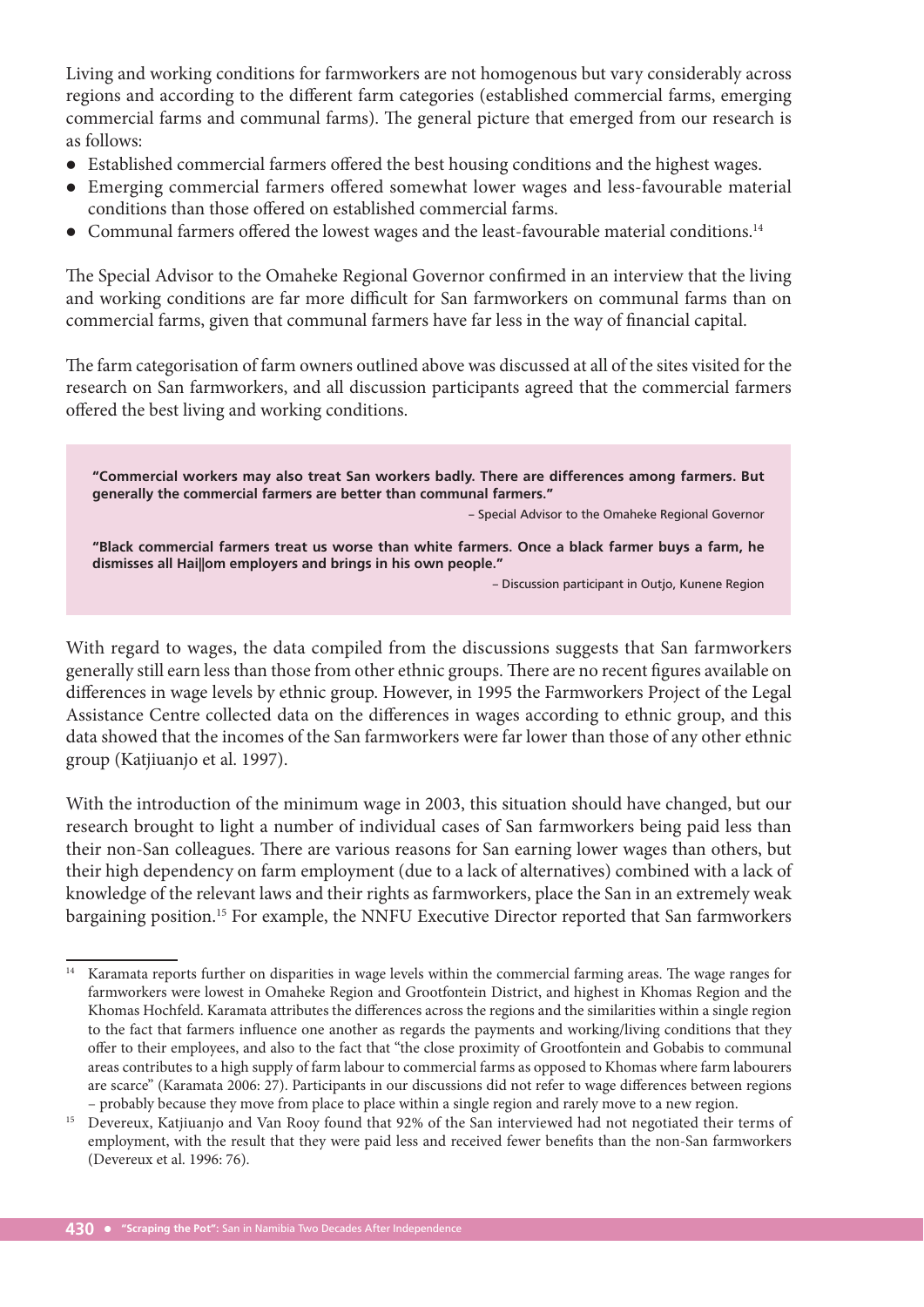tend to get lower wages than farmworkers from other ethnic groups specifically because they are less informed about their rights as employees. Discussion participants stated that some farmers did not honour the verbal agreements made about payment or food rations: reportedly the farmers would generally agree to pay a worker a certain amount of money, but the amount actually paid would usually be less than the amount promised. Farmworkers from other ethnic groups also tended to have higher wages because farmers assumed that they would work better and harder than the San. This assumption stems from the persistent stereotyping of San as people who are unreliable, addicted to alcohol and physically weaker than other ethnic groups. This perception has not only led to everdecreasing numbers of San farmworkers being employed, but also it has positioned them low down in the labour hierarchy.<sup>16</sup> More and more, diminishing job opportunities on commercial farms compel the San to seek work in the communal areas, where wages and benefits are generally far less favourable than on commercial farms. The consequence of this combination of factors is that San farmworkers earn lower incomes than other farmworkers in Namibia.



Farmworkers' cash wage per month by home language (1995)

The rations to which farmworkers are entitled by virtue of the minimum wage agreement do not sustain the workers and their families for a full month, thus the farmworkers have to purchase food and other necessities at farm shops, at prices set by the farm owner. This system ties many San to the farmer through a "system of debt-bondage" (Sylvain 2002: 1077). In recent years farm owners have tended to reduce the rations for workers and increase their cash payments, and this has increased the workers' dependency on the purchases which they are forced to make at the farm shops, hence the debt-bondage system has become a widespread problem for San farmworkers.<sup>17</sup> Often it is unclear to the farmworkers how much the different items cost, and how much is deducted from their wages as debt repayment, as their high level of illiteracy makes it difficult for them to monitor the calculations. A discussion participant in the village of Goreseb in Omaheke Region said, "Sometimes he shows me the credit balance in advance [and] sometimes he just tells you what remains." The Special Advisor to the Omaheke Regional Governor stated that although most commercial farmers adhered to the minimum wage, rations and purchases at the farm store would be deducted from the wages owing at the end of the month, often leaving their workers with little money. In Goreseb a discussion participant stressed that indebtedness due to purchases at the farm shop was a challenge that most of the San farmworkers had to grapple with; it left them with only a small percentage of their wages at month end.

**Source:** Katjiuanjo, Ndauendapo and Shipiki, Legal Assistance Centre, 1997: 6

<sup>&</sup>lt;sup>16</sup> Suzman reported in 1995 that Ju'|hoan and Damara were still the labourers of choice in Omaheke (Suzman 1995: 21), but this does not appear to be the case today. In our study, San and other interviewees reported that the opportunities for employment on farms have diminished considerably for San over the years. The large influx of San former farmworkers to Omaheke informal settlements is a clear indication of this change in the situation.

<sup>&</sup>lt;sup>17</sup> Averill describes that almost all interviewees mentioned debt as being an issue (Averill 2010: 29)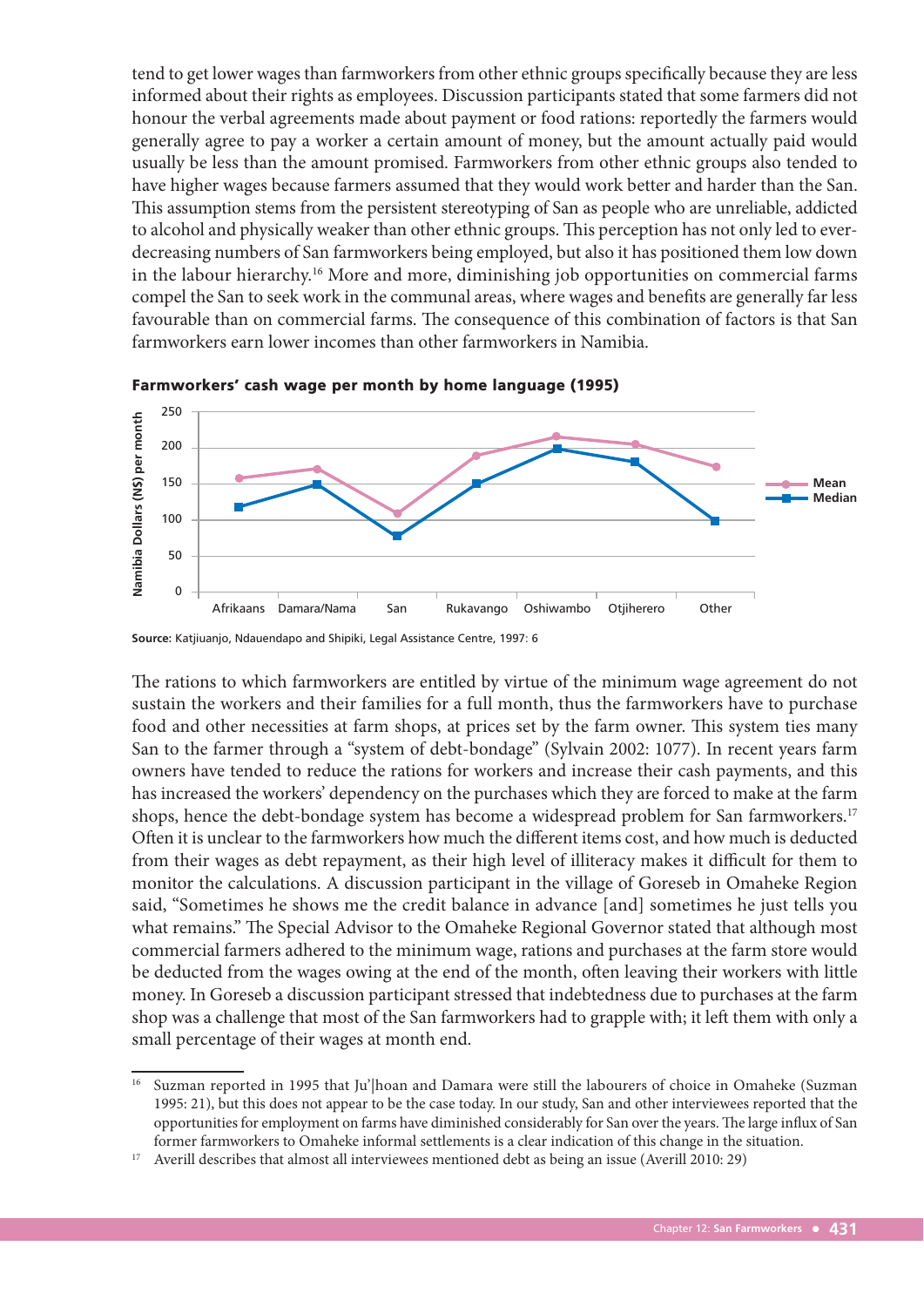#### Housing of San farmworkers on a commercial farm in Otjozondjupa



**"Life on the farm is more difficult because your wage is measured against the food you are eating on the farm and it will be deducted at the end of the month. Nowadays, people do not get free meat or milk. People are even buying firewood which they should collect for free on the farms."**

– Discussion participant in Epako, Gobabis, Omaheke Region

Discussion participants' statements regarding the rations provided to them on the farms varied considerably, thus the quote in the box above does not exemplify the situation across the board. Some participants reported that life was actually easier on the farms because the workers received "free meat, milk and wood". The discrepancies in their statements suggests that the ration-distribution situation varied greatly from farm to farm.

Another problem raised by Sylvain (2002), and frequently reported on in the media, is that of San farmworkers being paid by way of alcohol, especially on communal farms. One newspaper quoted Chief Sofia Jakob of the !Xoo TA on this issue (New Era, Albertina Nakale, 11 October 2012): "San get booze for work ... . The farmers here [in Omaheke] are paying with alcohol instead of money. They are paid with cheap wine or tombo [home-brewed alcohol]." Earlier, in 2010, New Era reported that the Omaheke Regional Governor had urged Namibians to stop further marginalising the San through enslavement and rights abuse (New Era, Surihe Gaomas, 4 July 2007). The Director of LaRRI noted that this practice originated in the apartheid era, when the so-called "dope system" of compensating workers with alcohol was common: "This happened mostly in times when the employer could not afford to pay the full amount of the salary agreed to."

The Labour Act 11 of 2007 makes provision for farmworkers to keep livestock on the farms where they work, but the regulations are not very specific; they leave it up to the farm owner to either allow the workers to keep livestock or to compensate them with food or allowances (Labour Act 11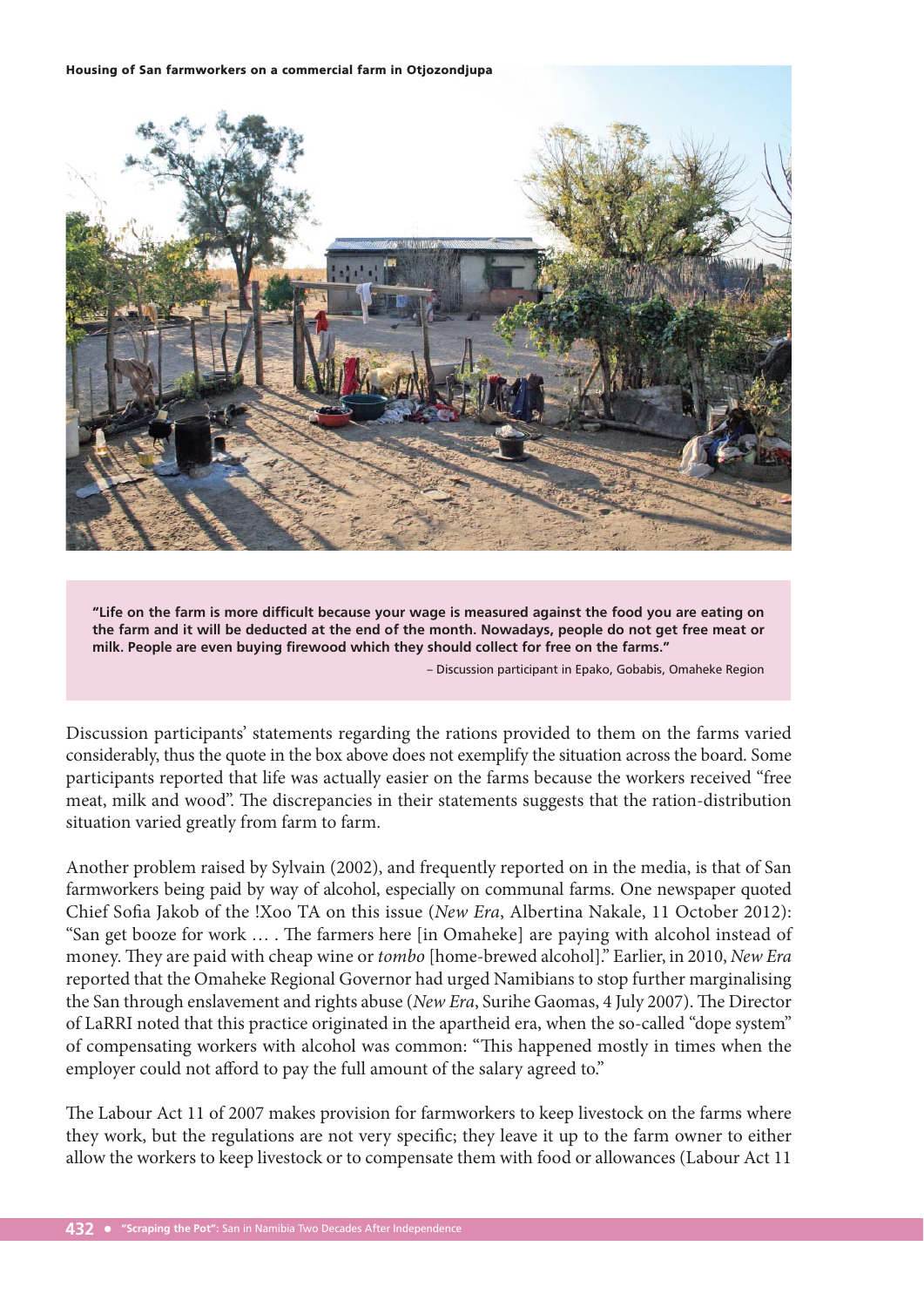of 2007, section 28). The regulations are implemented differently across the farms, depending on the availability of grazing and water as well as the farm owners' willingness to allow their workers to keep either small or large livestock. However, as San farmworkers do not have their own land, those who keep animals on the farm where they work depend on retaining their job to retain their livestock: moving to another farm might cause problems if the new farm owner has a different view about workers keeping livestock. Dieckmann describes a case in Outjo where a Hai||om farmworker had managed to accumulate a considerable number of livestock (donkeys and horses), but faced severe problems when he moved to another farm because the owner demanded grazing fees for the San workers' livestock. This Hai||om farmworker asserted that if he "... had owned a piece of land, [he] would have been able to make a living from them [the livestock]" (Dieckmann 2007a: 282).

It is important to note that farmworkers identify their livestock – specifically large animals such as cattle – as an important safety net: "If you have livestock and they multiply, when you struggle with finances maybe you can sell one cattle and pay for things like school fees and support your household." (Male farmworker, quoted in Averill 2010: 30)

#### **12.5 Access to land**

"Another worrying issue in the Omaheke Region and the entire country is the fact that many San workers were being chased away or dumped in nearby towns, especially when they became sick or were unable to work anymore due to old age. This leaves them in a worse predicament as they are dumped without any kind of payment or compensation for their day-to-day survival or medical care." (New Era, Surihe Gaomas, 4 July 2007)

San farmworkers are especially vulnerable as they do not a have the right to remain on the farms if they lose their jobs there, hence job loss begets homelessness. The phenomenon of 'landlessness' is widespread among former farmworkers, and is underlined by the fact that all of the participants in our research discussions in Epako, and most participants in the discussions in Otjinene, were former farmworkers. The participants in Epako listed various reasons for leaving the farms where they had worked and settling in Epako, such as farmers evicting them from the farm because they were too old or very sick (e.g. with TB), or because they had suffered major injuries.<sup>18</sup> The younger participants had simply followed their parents to Epako.

The CEO of the Gobabis Town Council reported as follows in our interview with him:

"They [San living in the informal settlements in Gobabis] are coming from the surrounding farms; they were former farmworkers. The older these people get, the farm owners do not want them anymore, they are just dumped. They [farmworkers] feel it is better in Gobabis; there they are at least being allocated land they can call their own and they can construct their own facilities. So you find people who are open to come to town to also make use of hospitals and shops. It is also a possibility to get something through whatever means, whether it is begging on the streets."

He stressed that the influx of farmworkers from the rural areas to Gobabis had been accelerating over the past few years, and the informal settlements had been growing rapidly. This growth now poses enormous challenges for the Gobabis Municipality. Urban authorities and service providers

<sup>&</sup>lt;sup>18</sup> One respondent reported that he was expelled from the farm after a workplace accident that caused major injuries to his leg. The informant was born and raised on the farm and had always worked there. His children were still working on the farm, but he was not allowed to visit them.